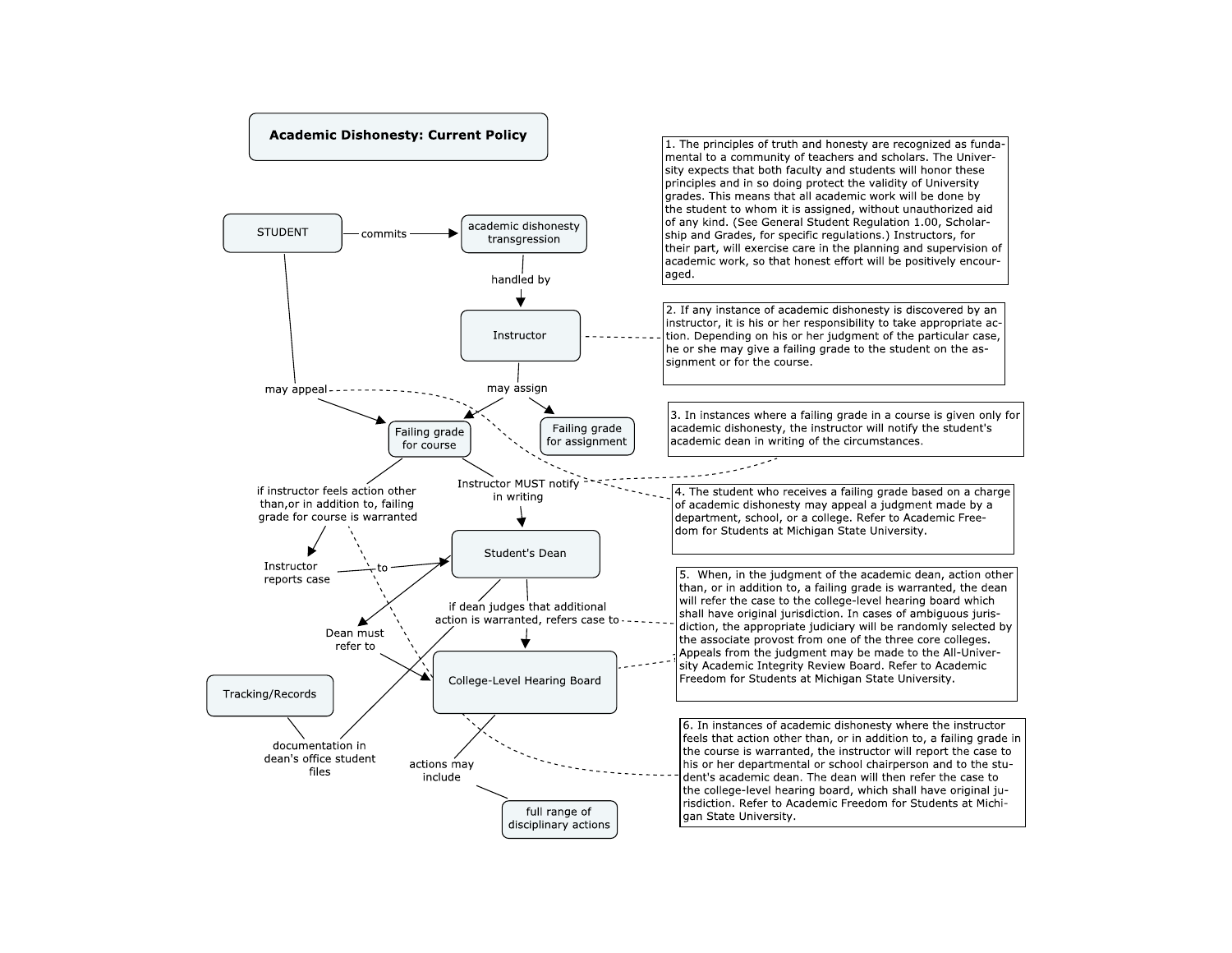## INTEGRITY OF SCHOLARSHIP AND GRADES

The following statement of University policy was approved by the Academic Council and the Academic Senate, and serves as the definitive statement of principle and procedure to be used in instances of academic dishonesty.

- 1. The principles of truth and honesty are recognized as fundamental to a community of teachers and scholars. The University expects that both faculty and students will honor these principles and in so doing protect the validity of University grades. This means that all academic work will be done by the student to whom it is assigned, without unauthorized aid of any kind. (See General Student Regulation 1.00, Scholarship and Grades, for specific regulations.) Instructors, for their part, will exercise care in the planning and supervision of academic work, so that honest effort will be positively encouraged.
- 2. If any instance of academic dishonesty is discovered by an instructor, it is his or her responsibility to take appropriate action. Depending on his or her judgment of the particular case, he or she may give a lowered or failing grade to the student on the assignment or for the course. The instructor shall also report the instance of academic dishonesty in writing to the student's academic dean.
- 3. The student who receives a penalty grade based on a charge of academic dishonesty may appeal a judgment made by a department, school, or a college. Refer to Academic Freedom for Students at Michigan State University.
- 4. A dean receiving notification of academic dishonesty on the part of a student shall place the documentation in the student's academic record.
- 5. When, in the judgment of the academic dean, action other than, or in addition to, a penalty grade is warranted, the dean will refer the case to the collegelevel hearing board which shall have original jurisdiction. In cases of ambiguous jurisdiction, the appropriate judiciary will be randomly selected by the associate provost from one of the three core colleges. Appeals from the judgment may be made to the All-University Academic Integrity Review Board. Refer to Academic Freedom for Students at Michigan State University.
- 6. If, when a dean receives notification of academic dishonesty, there is an existing record of academic dishonesty in the student's academic record, the dean must refer the case to the college-level hearing board, which shall have original jusridiction.
- $Z$ . In instances of academic dishonesty where the instructor feels that action other than, or in addition to, a penalty grade is warranted, the instructor will

## Ralph Putnam 2/23/07 10:02 AM **Deleted:**

3. In instances where a failing grade in a course is given only for academic dishonesty, the instructor will notify the student's academic dean in writing of the circumstances.

alph Putnam  $3/5/07$  7:22 PM **Deleted:** failing

**Comment:** Need to specify—either here in policy or as part of related practice and procedures—what academic record means. Where will it go and who will be able to see it? Ideally we want easily accessible to Dean's office but not others

 $R$ lph Putnam 3/15/07 9:58 AM

**Deleted:** fa

Ralph Putnam 3/15/07 9:58 AM **Deleted:** iling

## Ralph Putnam 3/5/07 7:24 P

**Deleted:** failing

**Iph Putnam 3/5/07 7:24 PM Deleted:** in the course